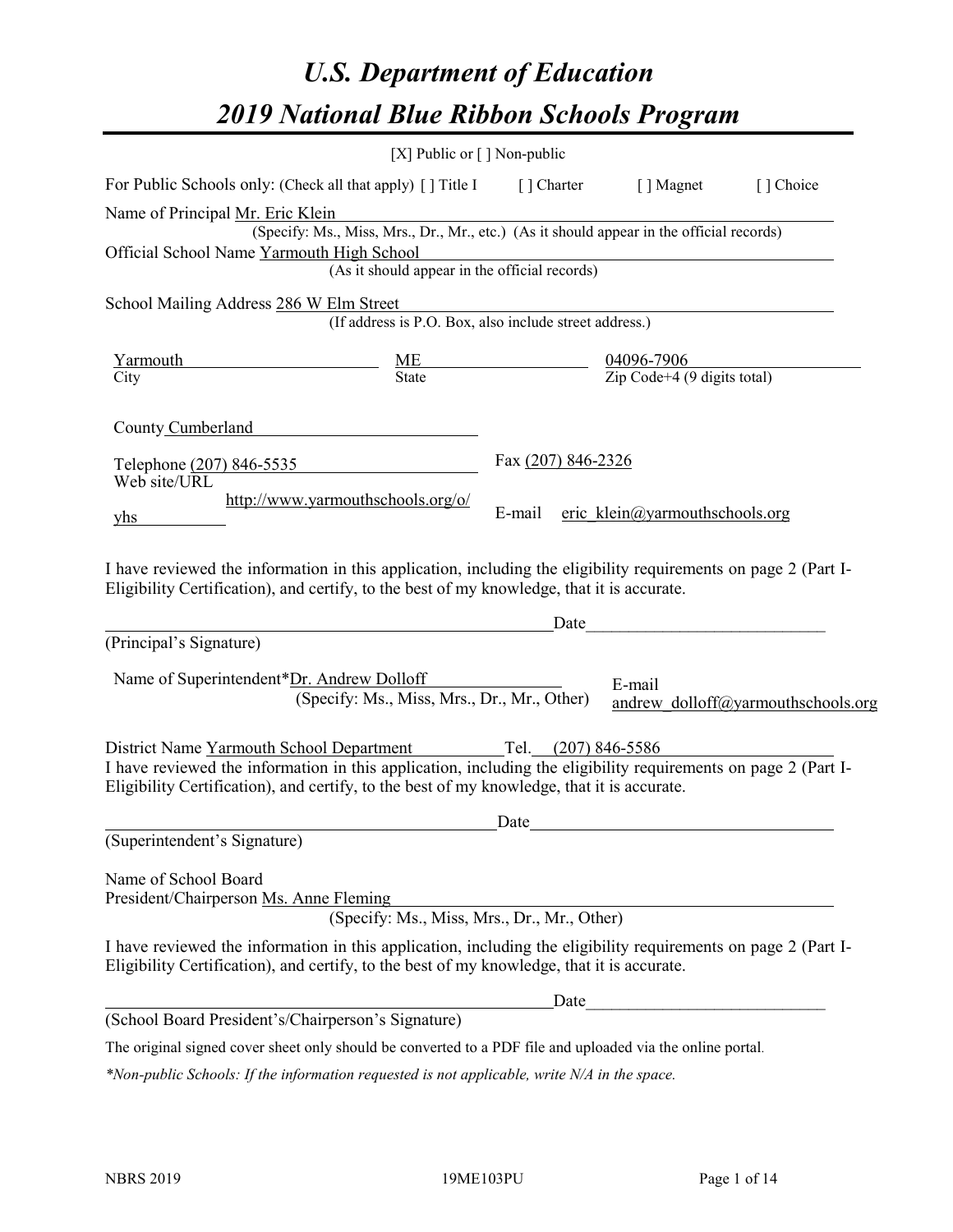The signatures on the first page of this application (cover page) certify that each of the statements below, concerning the school's eligibility and compliance with U.S. Department of Education and National Blue Ribbon Schools requirements, are true and correct.

1. All nominated public schools must meet the state's performance targets in reading (or English language arts) and mathematics and other academic indicators (i.e., attendance rate and graduation rate), for the all students group, including having participation rates of at least 95 percent using the most recent accountability results available for nomination.

2. To meet final eligibility, all nominated public schools must be certified by states prior to September 2019 in order to meet all eligibility requirements. Any status appeals must be resolved at least two weeks before the awards ceremony for the school to receive the award.

3. The school configuration includes one or more of grades K-12. Schools on the same campus with one principal, even a K-12 school, must apply as an entire school.

4. The school has been in existence for five full years, that is, from at least September 2013 and each tested grade must have been part of the school for the past three years.

5. The nominated school has not received the National Blue Ribbon Schools award in the past five years: 2014, 2015, 2016, 2017, or 2018.

6. The nominated school has no history of testing irregularities, nor have charges of irregularities been brought against the school at the time of nomination. If irregularities are later discovered and proven by the state, the U.S. Department of Education reserves the right to disqualify a school's application and/or rescind a school's award.

7. The nominated school has not been identified by the state as "persistently dangerous" within the last two years.

8. The nominated school or district is not refusing Office of Civil Rights (OCR) access to information necessary to investigate a civil rights complaint or to conduct a district-wide compliance review.

9. The OCR has not issued a violation letter of findings to the school district concluding that the nominated school or the district as a whole has violated one or more of the civil rights statutes. A violation letter of findings will not be considered outstanding if OCR has accepted a corrective action plan from the district to remedy the violation.

10. The U.S. Department of Justice does not have a pending suit alleging that the nominated school or the school district, as a whole, has violated one or more of the civil rights statutes or the Constitution's equal protection clause.

11. There are no findings of violations of the Individuals with Disabilities Education Act in a U.S. Department of Education monitoring report that apply to the school or school district in question; or if there are such findings, the state or district has corrected, or agreed to correct, the findings.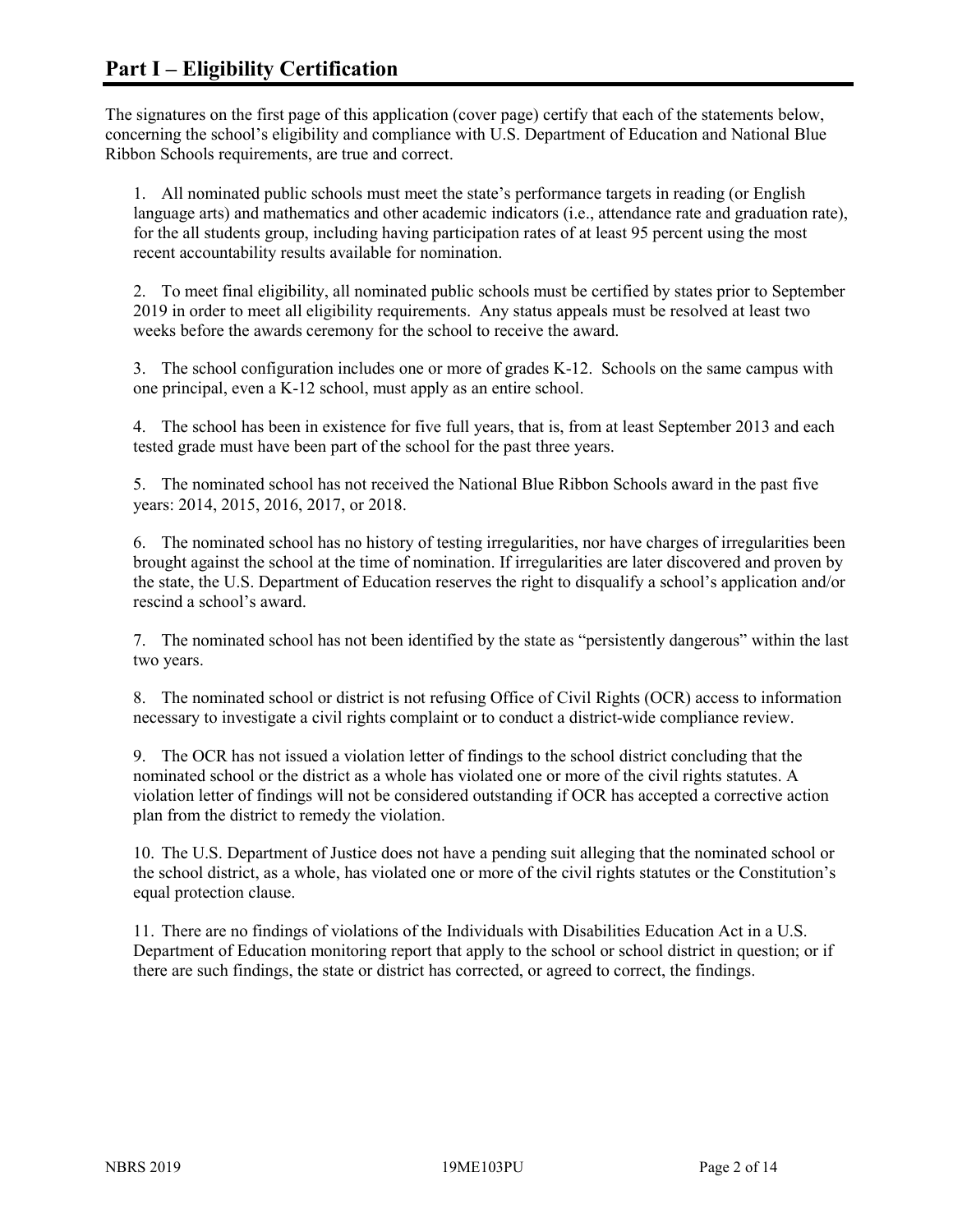#### **Data should be provided for the most recent school year (2018-2019) unless otherwise stated.**

#### **DISTRICT**

1. Number of schools in the district  $\frac{2}{2}$  Elementary schools (includes K-8) (per district designation): 1 Middle/Junior high schools 1 High schools 0 K-12 schools

4 TOTAL

**SCHOOL** (To be completed by all schools)

2. Category that best describes the area where the school is located:

[ ] Urban or large central city [X] Suburban [] Rural or small city/town

3. Number of students as of October 1, 2018 enrolled at each grade level or its equivalent in applying school:

| Grade                           | # of         | # of Females   | <b>Grade Total</b> |
|---------------------------------|--------------|----------------|--------------------|
|                                 | <b>Males</b> |                |                    |
| <b>PreK</b>                     | 0            | $\overline{0}$ | 0                  |
| K                               | 0            | 0              |                    |
| 1                               | 0            | $\theta$       | 0                  |
| $\mathbf{2}$                    | 0            | 0              | 0                  |
| 3                               | 0            | 0              | 0                  |
| 4                               | 0            | $\theta$       | 0                  |
| 5                               | 0            | $\theta$       | 0                  |
| 6                               | 0            | $\theta$       | 0                  |
| 7                               | 0            | $\theta$       | 0                  |
| 8                               | 0            | $\theta$       |                    |
| 9                               | 68           | 71             | 139                |
| 10                              | 74           | 75             | 149                |
| 11                              | 51           | 50             | 101                |
| 12 or higher                    | 79           | 64             | 143                |
| <b>Total</b><br><b>Students</b> | 272          | 260            | 532                |

\*Schools that house PreK programs should count preschool students **only** if the school administration is responsible for the program.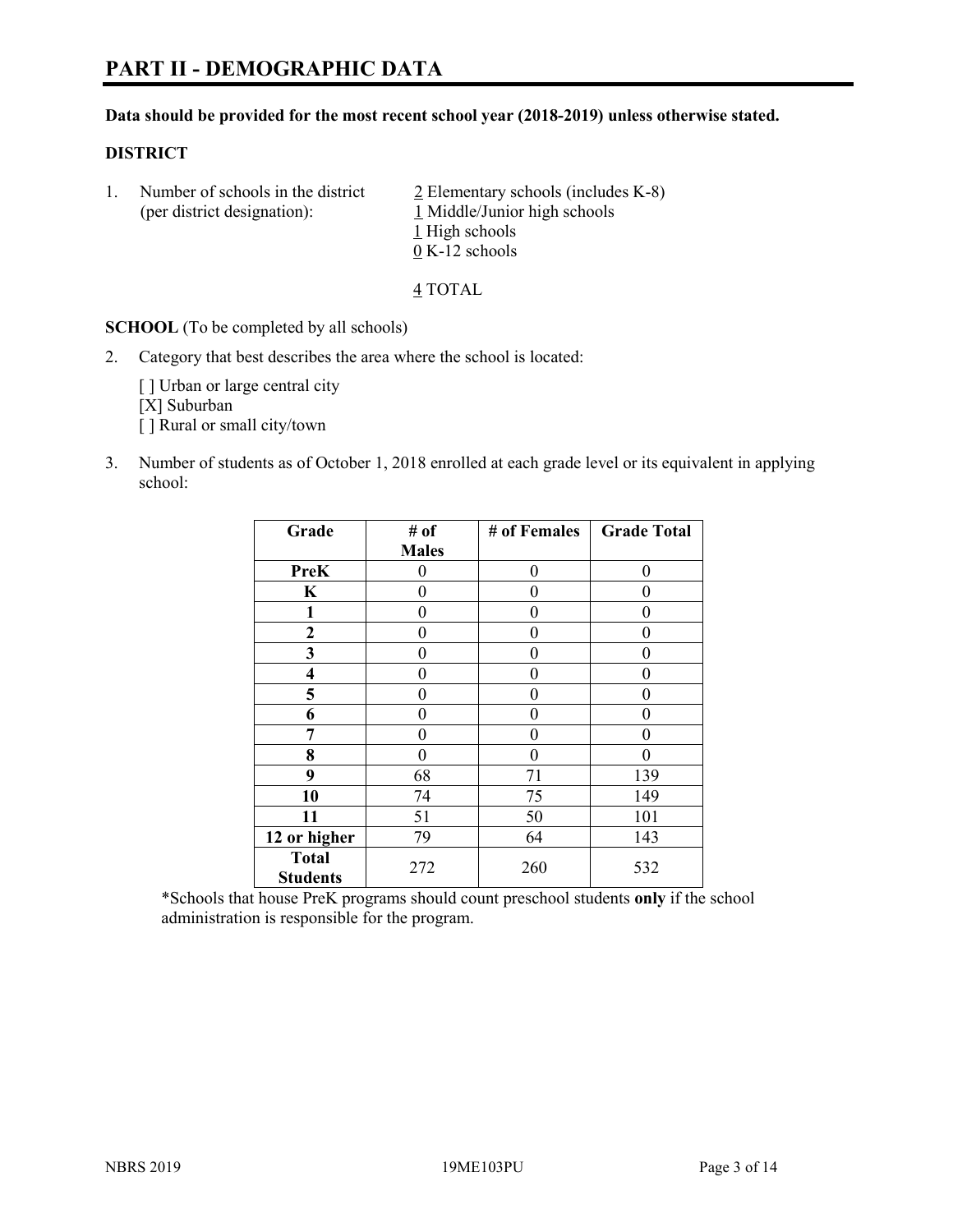4. Racial/ethnic composition of  $0\%$  American Indian or Alaska Native the school (if unknown, estimate): 3 % Asian

2 % Black or African American 2 % Hispanic or Latino 0 % Native Hawaiian or Other Pacific Islander 90 % White 3 % Two or more races **100 % Total**

(Only these seven standard categories should be used to report the racial/ethnic composition of your school. The Final Guidance on Maintaining, Collecting, and Reporting Racial and Ethnic Data to the U.S. Department of Education published in the October 19, 2007 *Federal Register* provides definitions for each of the seven categories.)

5. Student turnover, or mobility rate, during the  $2017 - 2018$  school year:  $\leq 1\%$ 

If the mobility rate is above 15%, please explain.

This rate should be calculated using the grid below. The answer to (6) is the mobility rate.

| <b>Steps For Determining Mobility Rate</b>    | Answer |
|-----------------------------------------------|--------|
| (1) Number of students who transferred to     |        |
| the school after October 1, 2017 until the    | 5      |
| end of the 2017-2018 school year              |        |
| (2) Number of students who transferred        |        |
| from the school after October 1, 2017 until   |        |
| the end of the 2017-2018 school year          |        |
| (3) Total of all transferred students [sum of | 5      |
| rows $(1)$ and $(2)$ ]                        |        |
| (4) Total number of students in the school as | 536    |
| of October 1, 2017                            |        |
| $(5)$ Total transferred students in row $(3)$ | < 0.01 |
| divided by total students in row (4)          |        |
| $(6)$ Amount in row $(5)$ multiplied by 100   | <1     |

6. English Language Learners (ELL) in the school:  $2\%$ 

8 Total number ELL

Specify each non-English language represented in the school (separate languages by commas): Arabic, Polish, Chinese, Hindi

7. Students eligible for free/reduced-priced meals:  $8\%$ Total number students who qualify:  $\frac{45}{5}$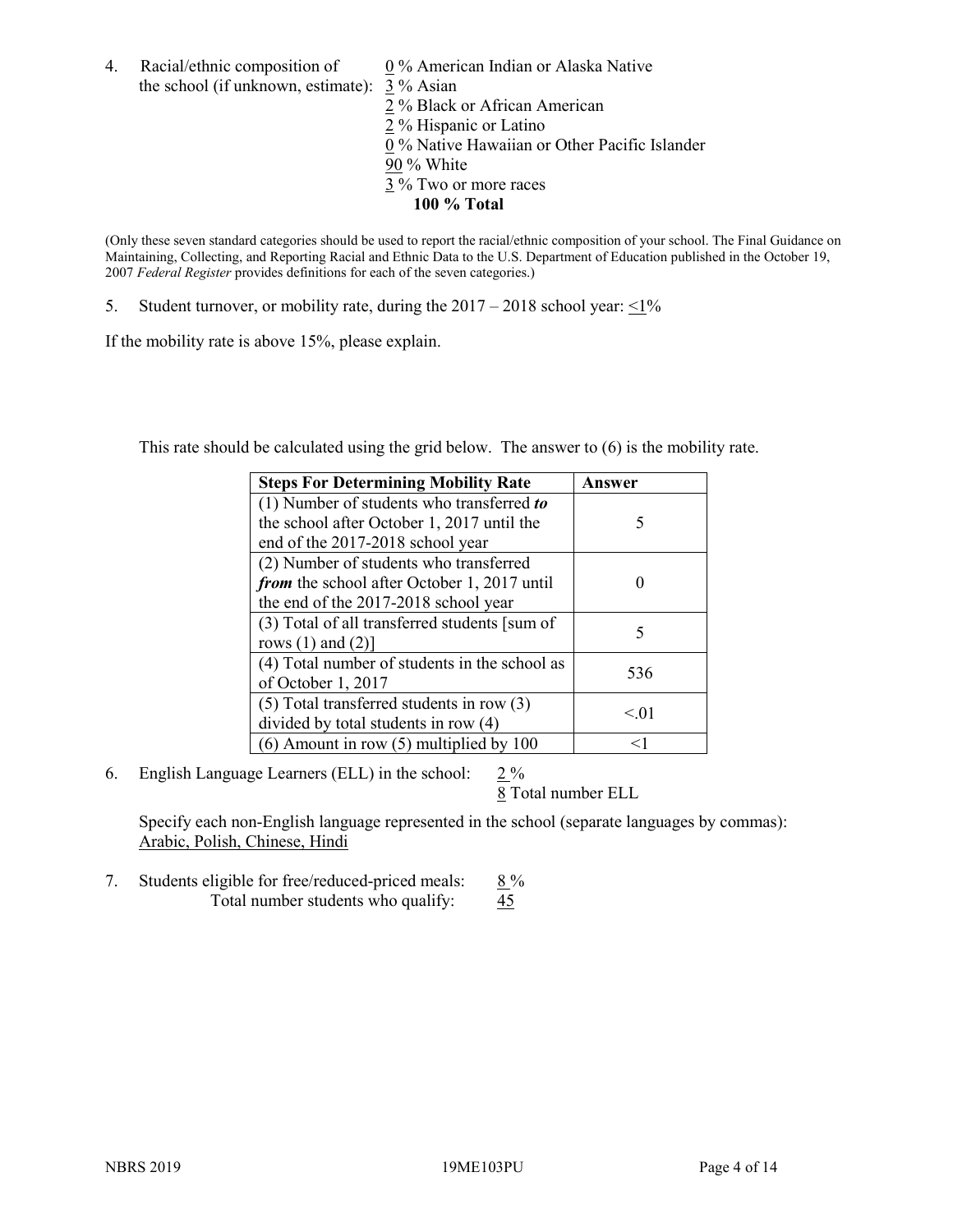42 Total number of students served

Indicate below the number of students with disabilities according to conditions designated in the Individuals with Disabilities Education Act. Do not add additional conditions. It is possible that students may be classified in more than one condition.

| 4 Autism                  | 4 Multiple Disabilities                       |
|---------------------------|-----------------------------------------------|
| 0 Deafness                | 0 Orthopedic Impairment                       |
| 0 Deaf-Blindness          | 12 Other Health Impaired                      |
| 0 Developmental Delay     | 17 Specific Learning Disability               |
| 4 Emotional Disturbance   | $\underline{0}$ Speech or Language Impairment |
| 0 Hearing Impairment      | 0 Traumatic Brain Injury                      |
| 1 Intellectual Disability | 0 Visual Impairment Including Blindness       |

- 9. Number of years the principal has been in her/his position at this school:  $\frac{4}{3}$
- 10. Use Full-Time Equivalents (FTEs), rounded to nearest whole numeral, to indicate the number of school staff in each of the categories below:

|                                                                                                                                                                                                                              | <b>Number of Staff</b>      |
|------------------------------------------------------------------------------------------------------------------------------------------------------------------------------------------------------------------------------|-----------------------------|
| Administrators                                                                                                                                                                                                               | $\mathcal{D}_{\mathcal{A}}$ |
| Classroom teachers including those<br>teaching high school specialty<br>subjects, e.g., third grade teacher,<br>history teacher, algebra teacher.                                                                            | 26                          |
| Resource teachers/specialists/coaches<br>e.g., reading specialist, science coach,<br>special education teacher, technology<br>specialist, art teacher, etc.                                                                  | 20                          |
| Paraprofessionals under the<br>supervision of a professional<br>supporting single, group, or classroom<br>students.                                                                                                          | 8                           |
| Student support personnel<br>e.g., school counselors, behavior<br>interventionists, mental/physical<br>health service providers,<br>psychologists, family engagement<br>liaisons, career/college attainment<br>coaches, etc. | 5                           |

11. Average student-classroom teacher ratio, that is, the number of students in the school divided by the FTE of classroom teachers, e.g.,  $22:1$  13:1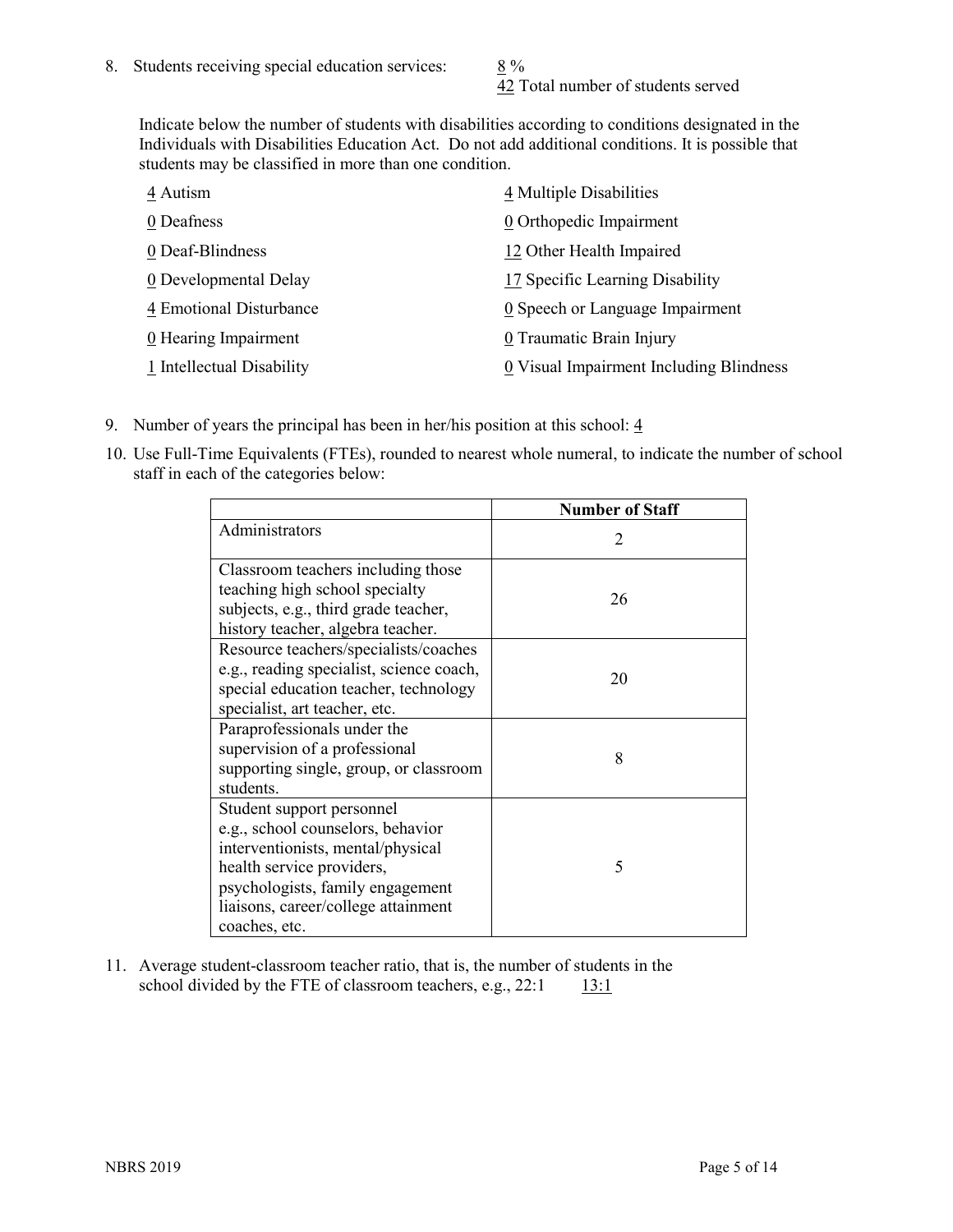12. Show daily student attendance rates. Only high schools need to supply yearly graduation rates.

| <b>Required Information</b> | 2017-2018 | 2016-2017 | 2015-2016 | 2014-2015 | 2013-2014 |
|-----------------------------|-----------|-----------|-----------|-----------|-----------|
| Daily student attendance    | 95%       | 93%       | 94%       | 96%       | 97%       |
| High school graduation rate | 98%       | 98%       | 97%       | 98%       | 98%       |

#### 13. **For high schools only, that is, schools ending in grade 12 or higher.**

Show percentages to indicate the post-secondary status of students who graduated in Spring 2018.

| <b>Post-Secondary Status</b>                  |     |
|-----------------------------------------------|-----|
| Graduating class size                         | 148 |
| Enrolled in a 4-year college or university    | 90% |
| Enrolled in a community college               | 4%  |
| Enrolled in career/technical training program | 0%  |
| Found employment                              | 2%  |
| Joined the military or other public service   | 0%  |
| Other                                         |     |

14. Indicate whether your school has previously received a National Blue Ribbon Schools award. Yes No X

If yes, select the year in which your school received the award.

15. In a couple of sentences, provide the school's mission or vision statement.

The mission of Yarmouth High School is to "empower all students to create fulfilling lives in a changing world".

16. **For public schools only**, if the school is a magnet, charter, or choice school, explain how students are chosen to attend.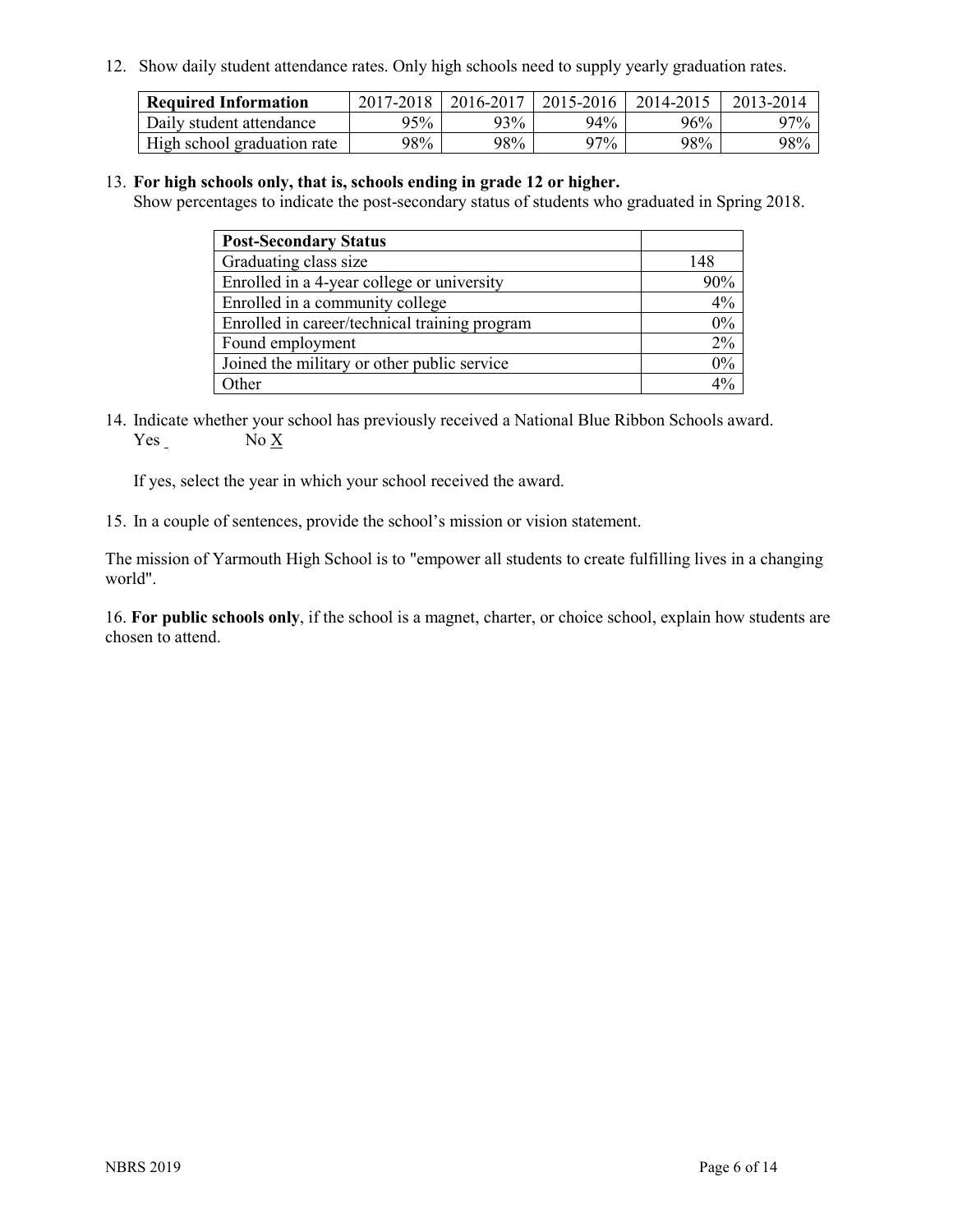Located on the coast of Maine just north of Portland, the town of Yarmouth was settled in 1636 and incorporated as a Town in 1849. With a population of approximately 8,350 people, our town covers 23 square miles. The median household income is about \$74,000. Our town's proximity to the Atlantic Ocean and its location on the banks of the Royal River, which empties into Casco Bay less than a mile away, makes it a prime location as a harbor. Yarmouth also has indoor and outdoor ice skating facilities, medical centers, hiking and biking trails, commercial development and several small shops and restaurants. Main Street, with a combination of old homes and small businesses, is referred to as the "village" where students safely walk and bike. Yarmouth residents contribute their time and efforts to make it a warm and welcoming community, thus exemplifying our motto, "Our Latchstring Always Out." The town welcomes visitors each summer to the annual "Yarmouth Clam Festival" that is well known throughout New England. Our schools reflect this same investment in the community.

Our school district enrollment has grown from approximately 1,400 students K-12 in 2014 to 1,640 at present. The population continues to grow as our town anticipates a district wide increase of 300 students by 2028. While Yarmouth has historically been relatively homogenous, that is beginning to change as southern Maine grows in cultural diversity. Our school board is made up of seven members and two student representatives from Yarmouth High School. Our students attend the Yarmouth schools in a four building configuration: primary (grades K and one), elementary (grades 2, 3 and 4), middle school (grades 5 - 8) and high school (9 -12). Our district's graduation rate is consistently above 90% and our proficiency rates on state assessments are consistently among the top schools in Maine, above 85%.

Yarmouth teachers' instructional practices strongly support the achievement of the school's learning expectations by personalizing instruction, engaging students in some cross-disciplinary learning, engaging students as active and self-directed learners, emphasizing inquiry, problem-solving, and higher order thinking, applying knowledge and skills to authentic tasks, engaging students in self-assessment and reflection, and integrating technology. On a school-wide basis, teachers at YHS assess individual student learning through the use of individual assignments, quarterly progress reports, quarterly grades, holistic and analytic scoring rubrics with accompanying exemplars of student work, portfolios, learning area assessments, state assessments, AP and SAT scores. Engaging students in authentic tasks and selfassessment as active learners, and reflection of their work is another practice at YHS that is found across all learning areas and grade levels.

In Yarmouth, students and faculty learn from each other to continue to find new ways of incorporating technology to create efficiency and improve instruction. Yarmouth High School teachers continually adjust their instructional practices to meet the needs of each student in a variety of ways, including using formative assessment, especially during instructional time, strategically differentiating, purposefully organizing group learning activities, and providing additional support and alternative strategies within the regular classroom. Many school wide policies and projects have been deliberately designed to encourage students to be selfdirected and active learners. Students, either individually or within small groups, are given opportunities to engage in collaborative project-based learning in classes by completing research projects, working on handson projects (such as building models), creating art, collecting data, and presenting their work to a variety of audiences.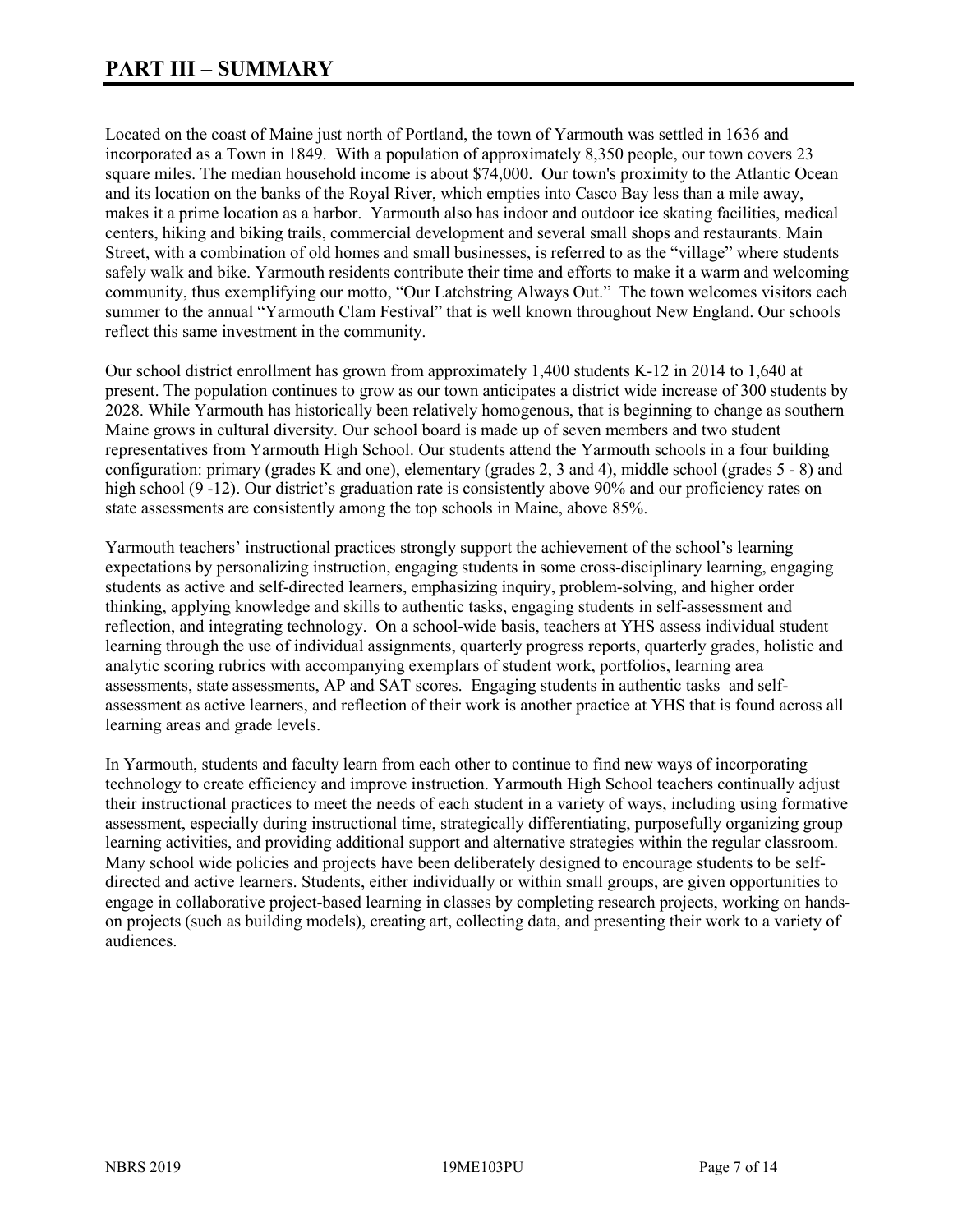# **1. Core Curriculum:**

### **1a. Reading/English language arts:**

In English/Language Arts classrooms, teachers conference regularly with students - both online and in person - at various stages of the writing process. After receiving teacher feedback on essays, students complete a glossing activity to identify and correct standard English conventions errors as well as a Feedforward Sheet that asks students to look closely at teacher comments regarding analysis, organization, and depth of thinking. Teachers use a variety of formative assessments to inform and adapt their writing instruction including free writing, reflective writing, outlining, teacher and peer revision. English/Language Arts teachers also use quizzes, activities, and reading checks to measure student understanding of reading, vocabulary, and standard English conventions and to adapt their instruction accordingly. The English/Language Arts learning area, as part of their meeting time, has begun using teacher presentations of student work to help revise unit and lesson plans as well as improve instructional practices across the learning area. All English classes frequently utilize peer editing of writing and close readings as active strategies. Student writing emphasizes analyzing texts and original interpretation by the student. English students also apply and share their learning by engaging in annual book discussions that include community participants. Teachers use writing assessment results to determine what grammar lessons are needed and what parts of the writing process to review with students. Poems for the Poetry Out Loud competition are also strategically chosen with students to accommodate for varying vocabulary and reading levels.

### **1b. Mathematics:**

9th Grade students start with Algebra 1 which includes key concepts of algebraic expressions, linear functions, application of linear functions, data analysis, and probability. In addition, students focus on mathematical modelling in order to learn to apply the skills learned in a variety of settings. For 10th grade, students study Geometry with an added focus of applying and extending algebra skills. The key concepts of Geometry include the definition of basic geometry terms, parallel and perpendicular lines, congruent triangles, polygons, proportion and similarity, and right triangle trigonometry. During 11th grade the next course is Algebra 2; the key concepts are matrices, linear programming, the transformation of functions, inverse functions, quadratic functions, polynomials, exponents, and logarithms. During 12th grade the next course is Pre-Calculus; the key concepts are exponential and logarithmic functions, oblique triangle trigonometry, circular functions, conic sections, polar equations, parametric functions, sequences and series, rational functions, and limits and introduction to derivatives.

Students often choose different paths in their mathematical learning. Some elect to concentrate their studies in math in order to take AP Calculus AB during 12th grade, while others take AP Statistics , Pre-Calculus, or a new a concurrent enrollment course (College Algebra and Trigonometry) from Southern Maine Community College during their senior year. Online options through VHS or AP4All are also available. In mathematics, homework is checked regularly (for completion and/or accuracy) which allows individual mini-conferences with students. In math, at the conclusion of many units of study, a project is designed for students to apply their learning. For example, after learning about conic section equations, students complete a Face Project, in which they have to program correct transformations of equations to 'draw' a computerized design. After completing a trigonometry unit in math in which students investigate oscillating motion, students build a model of a ferris wheel to apply their mathematical knowledge.

#### **1c. Science:**

In Science, 9th graders are presented with a broad exposure to important earth and physical science topics, including: geology (forces that shape the planet, minerals, rocks) with astronomy (stars, galaxies, astronomers, how we know about the universe), chemistry (laboratory equipment, lab safety, measurement, atomic theory and structure, chemical bonds, solutions, and earth systems (oceans, atmosphere, climate). In 10th grade, the study of Biology focuses on biological structures, processes, and interrelationships from the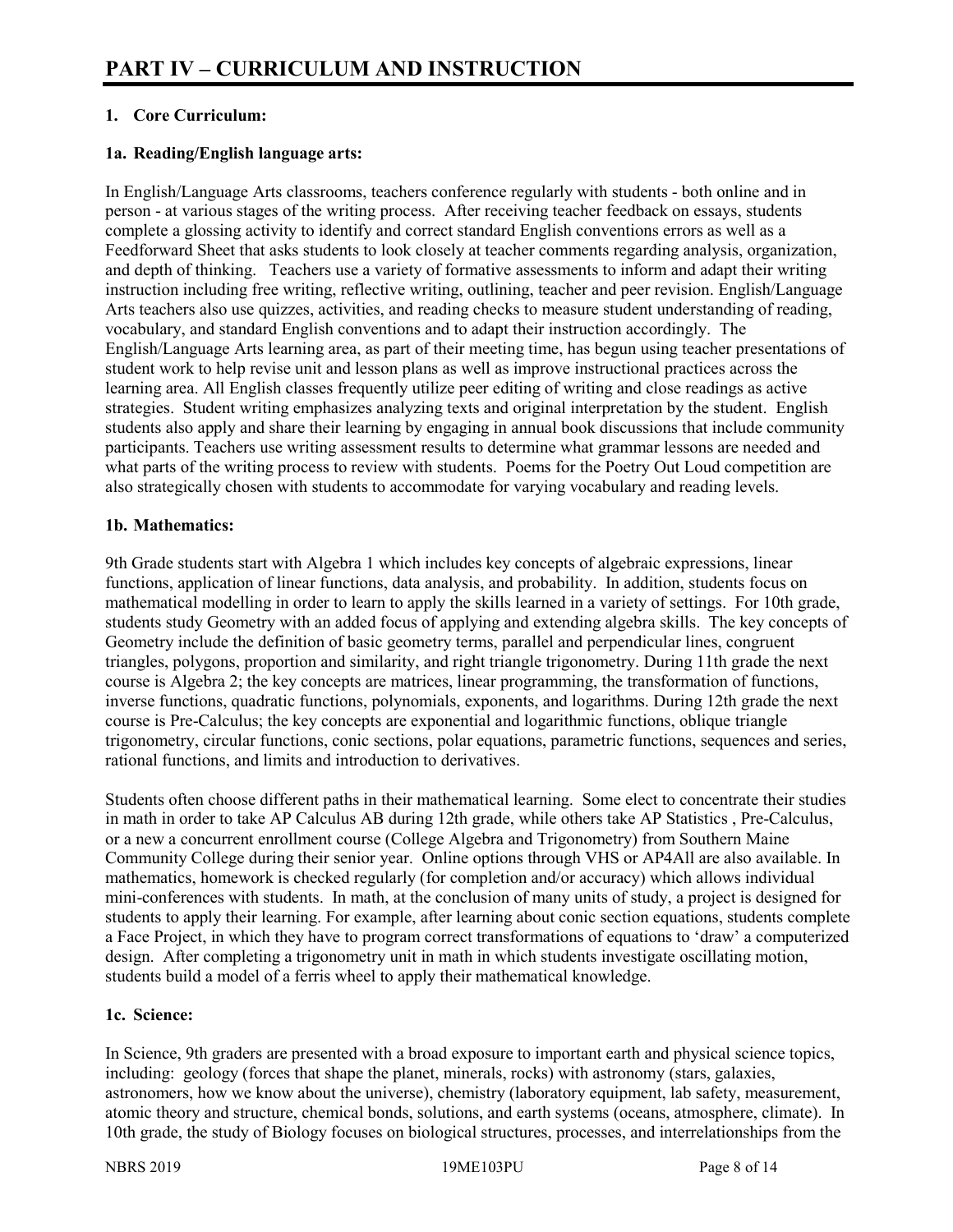molecular, cellular, organism and ecosystem levels. Topics include biochemistry, cells and cellular processes, DNA, genetics, biotechnology, evolution, biodiversity, and ecology.

As upperclassmen, students may choose from one or more areas of study. In Chemistry, students explore the nature, structure, and behavior of matter. An emphasis is placed on the mathematical treatment of concepts and relationships, so a reasonable degree of comfort and skill with mathematics is expected. Topics include: safety in the laboratory, scientific math, atomic theory and structure, the mole concept, chemical formulas and equations, chemical reactions, the behavior of gases, equilibrium, oxidationreduction, kinetics, nuclear chemistry, and organic chemistry. Students may also choose to take year-long coursework in Physics, Biology, and Environmental Science, with AP course offerings in all of these areas.

In science classrooms, students work on laboratory write-ups or other activities in class in order to get direct feedback from their instructors. Students are given opportunities to receive direct, differentiated, and immediate feedback on their reports. In science class, students collect data through lab activities, analyze the results and make conclusions in active investigations of problems. For example, in the DNA Barcoding Lab, students identify the species of an unknown organism by extracting DNA from tissue samples, running gel electrophoresis and sending the samples to a lab for DNA sequencing. This project exposes students to the techniques and skills modern lab biologists use daily.

Since Maine recently adopted the NGSS standards, the science curriculum will continue to adjust to emphasize the three dimensions of science and engineering practices, crosscutting concepts and disciplinary ideas. The learning expectations are built around these dimensions and students are learning about concepts as they use and improve their understanding of making models, engaging in arguments from evidence, and developing solutions to problems.

#### **1d. Social studies/history/civic learning and engagement**

All 9th grade students explore key global historical developments from ancient civilizations to the Renaissance that have shaped the world we live in today. The scope of the course includes many aspects of human experience: government and law, art and architecture, religion, economics, science and technology, and philosophy. A study of geography is part of each unit, which include Ancient Greece, Ancient Rome, The Middle Ages in the Americas, Africa, Europe and Asia, and the Renaissance. As sophomores, students continue the study of world since the16th century addressing forces and patterns of change in Africa, Latin America and Asia as well as in Europe over the last 500 years. Students examine the importance of science and technology, political revolutions, nationalism, industrialism, imperialism, and the interdependence of nations, in order to give students insights into many of the issues facing our world today.

The 11th grade curriculum focuses on how the United States was created and how it has evolved throughout different eras. Students will explore political, economic, and social and cultural trends of the United States in the past and those facing the country today through five major thematic units: The American Frontier, Government & Civics, Industry & Reform, Diversity & Equality, and 20th Century War & Diplomacy. As seniors, YHS students may choose from a range of electives to further their studies in history. Yearlong options include the traditional AP European history or a constantly evolving Honors Global Issues course. Electives include: Government, Economics, Psychology, Middle Eastern Studies, and Asian Studies.

NBRS 2019 Page 9 of 14 In all social studies courses at YHS, rubrics are available before major assessments such as the junior year Public Policy Project. The US History Public Policy Project requires students to engage in individual research about a contemporary policy issue and then write a persuasive letter to a policy maker outlining the student's policy recommendation. In addition, social studies learning time is often spent working in common course teams to create and revise curriculum and assessments. The social studies team looks at assessments that are unique to a particular course, but may have implications for curriculum or assessment needs in other courses. Students actively analyze primary source documents and artifacts to create numerous presentations of their learning. All classes rely on examination of primary source documents for students to support their thinking. Document Based Questions (DBQs) are utilized frequently in various class levels. Ninth and tenth grade history students are responsible for learning about an important current events issue and then presenting it to their classmates through a multi-media presentation. Students are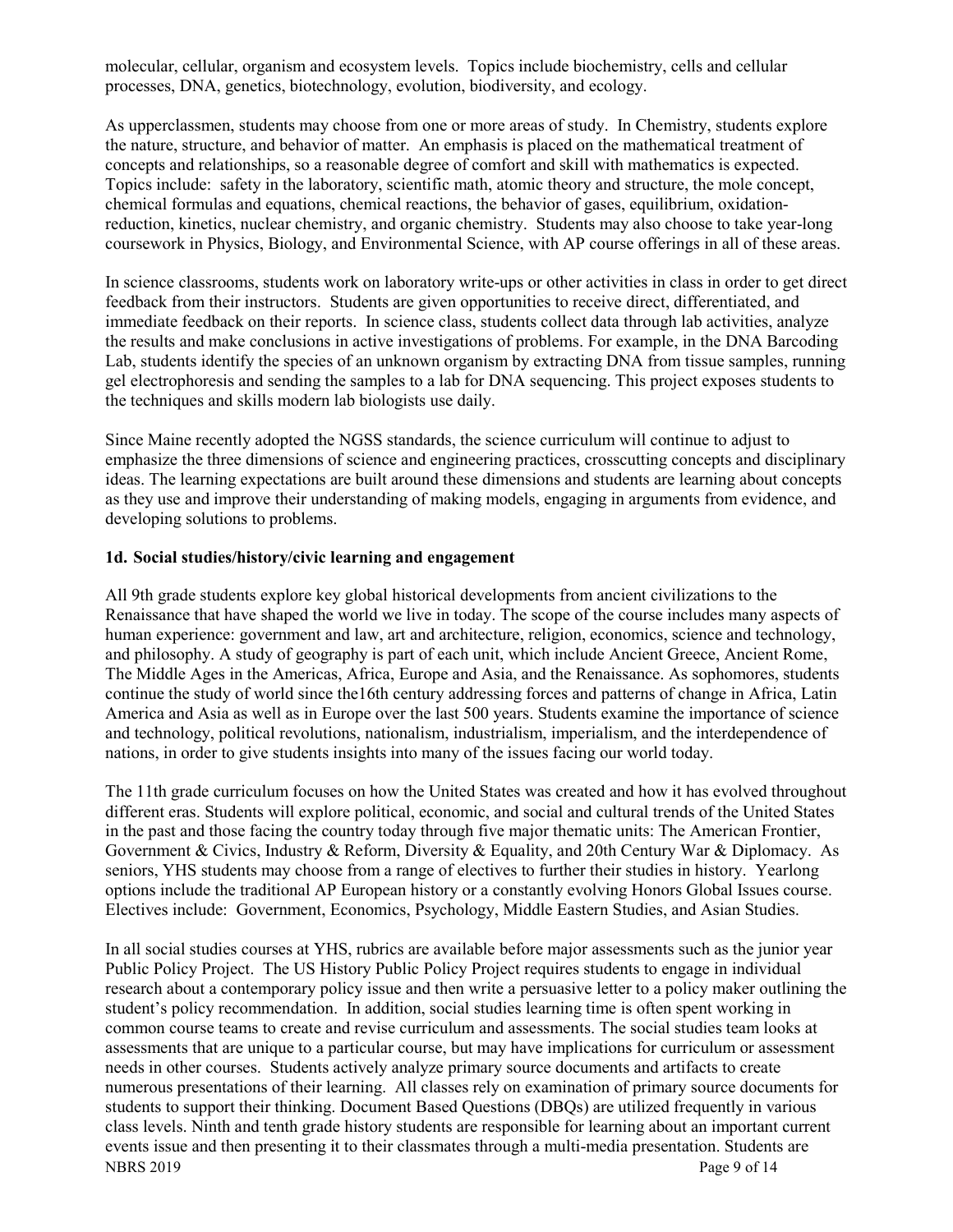asked to examine primary and secondary evidence, understand key aspects of Byzantine, Romanesque, and Gothic art (e.g. seven sacraments and a Catalonian Chapel) to understand the influence of the Catholic Church in Medieval Europe, and visit various places of worship in the greater Portland area to learn more about different faith traditions. We continue to use the Maine Learning Results and K-12 district curriculum to guide assessment and student learning.

# **1e. For secondary schools:**

All sophomores and juniors complete a three-day Career Exploration Program (CEP), a job-shadow experience, during March. The CEP is a graduation requirement. Juniors in Math III complete a financial literacy project that assigns them a salary and career. From this information, calculations are completed that include buying a house and car and calculating the various interest and payment options. Juniors also participate in mock-interviews with local college admissions advisors. Seniors participate in workshops centered around financial literacy and other real-world skills.

# **1f. For schools that offer preschool for three- and four-year old students:**

# **2. Other Curriculum Areas:**

In visual arts classes, units of study for each course are located on the course website and include the purpose for each assignment, criteria, rubrics, and reflection questions. Documentation of both formal and informal formative assessments (exercises, planning, exit slips, reflective writing, class discussions), along with the final summative assessments are located in each student's portfolios. In the visual and performing arts learning area, students create sets for actual plays, perform plays for live audiences, showcase original artwork in local art shows, and actively perform in instrumental and voice concerts. Acting and technical theater classes apply their learning when they create sets for and/or participate in performances for elementary students. In art classes, students write reflections on every piece of artwork created. Yarmouth's Photo I teacher uses a social networking platform as the vehicle for collaboration with a photo class at the International School of Beijing in China.

World language teachers meet to review common writing, reading, and oral assessments, and to make necessary changes to teaching strategies and curriculum based on student work. Additionally, world language teachers dedicate regular meeting time to the development of rubrics that assess student proficiency based on national language standards. Teachers also meet to review common writing, reading, and oral assessments, and make necessary changes to teaching strategies and curriculum. World language classes study newspapers from the region to draw conclusions about the culture.

In health science classes, students complete winter survival activities where they problem solve appropriate clothing for the conditions and must learn to build a fire in the outdoors. In health science classes many of the athletic activities center around lifelong sports such as canoeing. Students also learn about, and become certified in, CPR/AED. In health science classes, teachers adjust instruction to meet students' differing athletic abilities. For example, in beach volleyball, a student who can serve well is challenged to learn to put different actions on the ball. Other students may need the court shortened in order to serve successfully. With our current programming, all 9th grade students take a year-long Health Science I course. Students focus on a variety of health topics and lifelong physical activities which include: nutrition, stress management, communication, substance abuse, sexuality, CPR/AED certification and first aid. Seniors end their studies with a semester-long Health Science II course which builds upon previous coursework. Units of study include: health care, personal finance, sexual health, and substance abuse and lifelong physical activities such as: canoeing, ultimate frisbee, fitness training, and outdoor preparedness.

Electives offered are either a semester or full year in length and open to all grade levels. Certain advanced classes which require a pre-requisite are open only to the 10th, 11th and 12th grade students.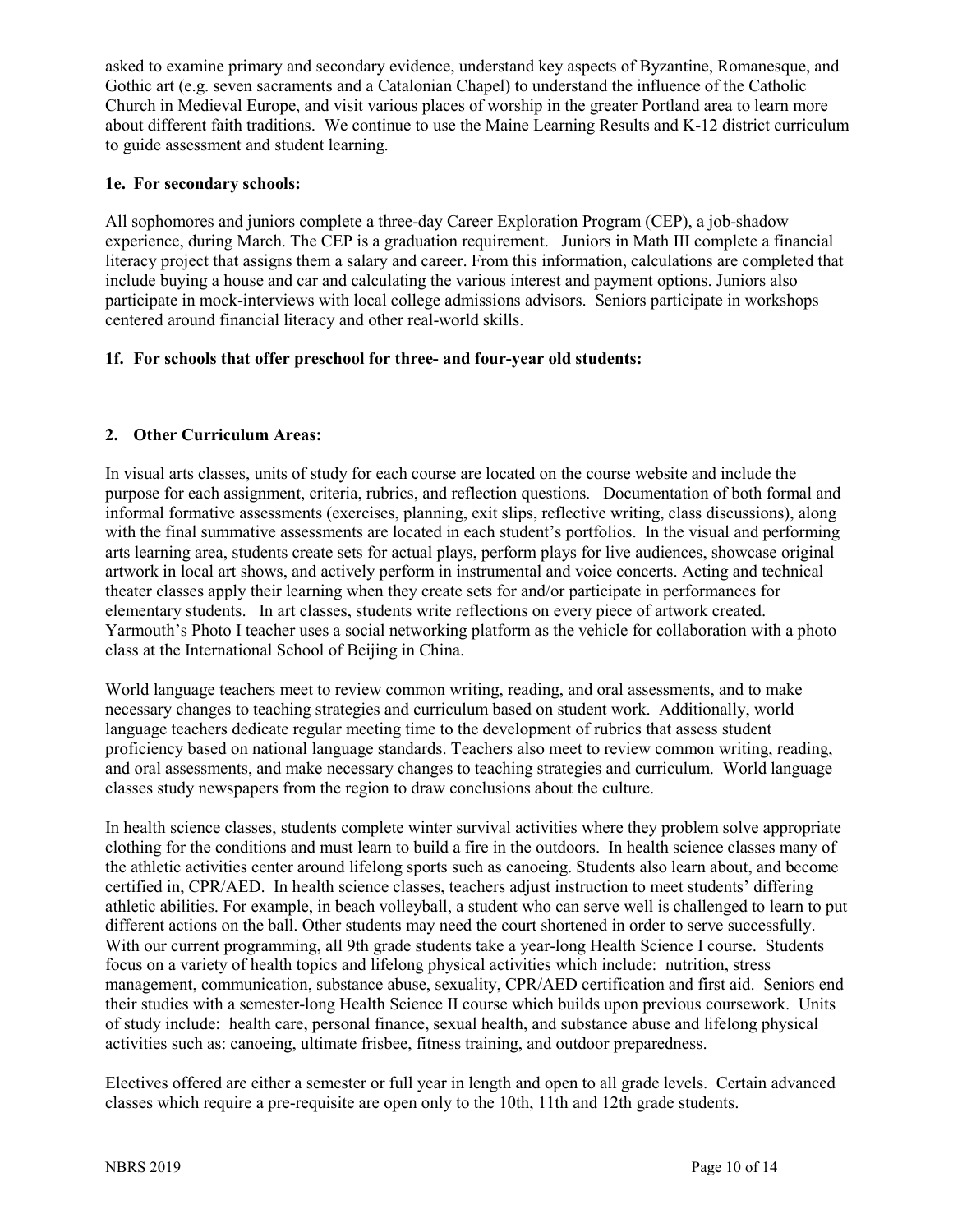#### **3. Special Populations:**

The professional staff at YHS regularly collects, disaggregates, and analyzes data to identify and respond to inequities in student achievement. For example, each year the math department analyzes the performance of both the sophomore and junior classes on the PSAT to identify strengths and weaknesses in student performance and tailors the math curriculum to improve students' skills. Additionally, an algebraic skills assessment is administered at the start of all freshman-through-junior math classes to identify essential skills that may be lacking. As an example of disaggregated data that has been used to examine inequities in student achievement, the Student Assistance Team (SAT) examines attendance data, current grades, teacher comments on PowerSchool, and behavior logs on a weekly basis to identify students who need support. In cases where inequities in student achievement are identified by the SAT, the team connects the identified students to appropriate support personnel which includes the academic support specialist, special education teachers, social workers, guidance counselors, or individual teachers as appropriate. To further support and personalize student learning, YHS also utilizes Personal Learning Plans/RTI plans (PLPs) for students who do not qualify for a plan based on a disability status, but require some individualization to succeed with their learning. These PLP documents are written plans indicating the types of personalization a student needs. Audiobooks, weekly math support, quiet environment for tests, extended time, frequent positive reinforcement, etc. are examples of learning/teaching strategies found on such plans.

One to one instruction, reading test items aloud, additional explanations, extended time, modified assignments, and other individualized strategies are used to support student learning. Consultation with social workers, special education faculty, the academic support specialist, the instructional strategist, the English Language Learning (ELL) teacher, speech and occupational therapists, and guidance counselors is both an expectation and a resource utilized frequently by Yarmouth's content teachers in order to adjust instruction practices as needed to respond to student needs. Yarmouth teachers recognize that it takes a team of professionals to support students in the regular classroom, whether it is due to social, emotional, and/or academic needs. The 9th grade teaming structure allows these teachers to quickly recognize who is having difficulty in multiple classes and provide them with the needed supports and/or adjustments to instruction. Faculty in support roles are often in the classroom as well to present information and assist teachers in differentiating. Educational technicians are scheduled into classes for special education students with the added benefit of supporting all students. As needed, small group pull-out instruction is used for students with disabilities. Yarmouth teachers are invested in supporting each student to achieve success with their learning and utilize varied instructional strategies, a multitude of support options, and an attitude of teamwork to accomplish this task.

Students performing above grade level have several opportunities to further their learning. In many of our courses, students are given an honors-level option which includes additional units of study and assessments which foster a greater degree of critical thinking and level of analysis. Students may also elect to move ahead in course levels (e.g. taking a higher level of world language or mathematics after demonstrating proficiency on assessments). Additionally, students may elect to take either independent study opportunities (these include curriculum based programs with assessments developed by a teacher) or extended learning opportunities (these include project based programs developed collaboratively with a mentor).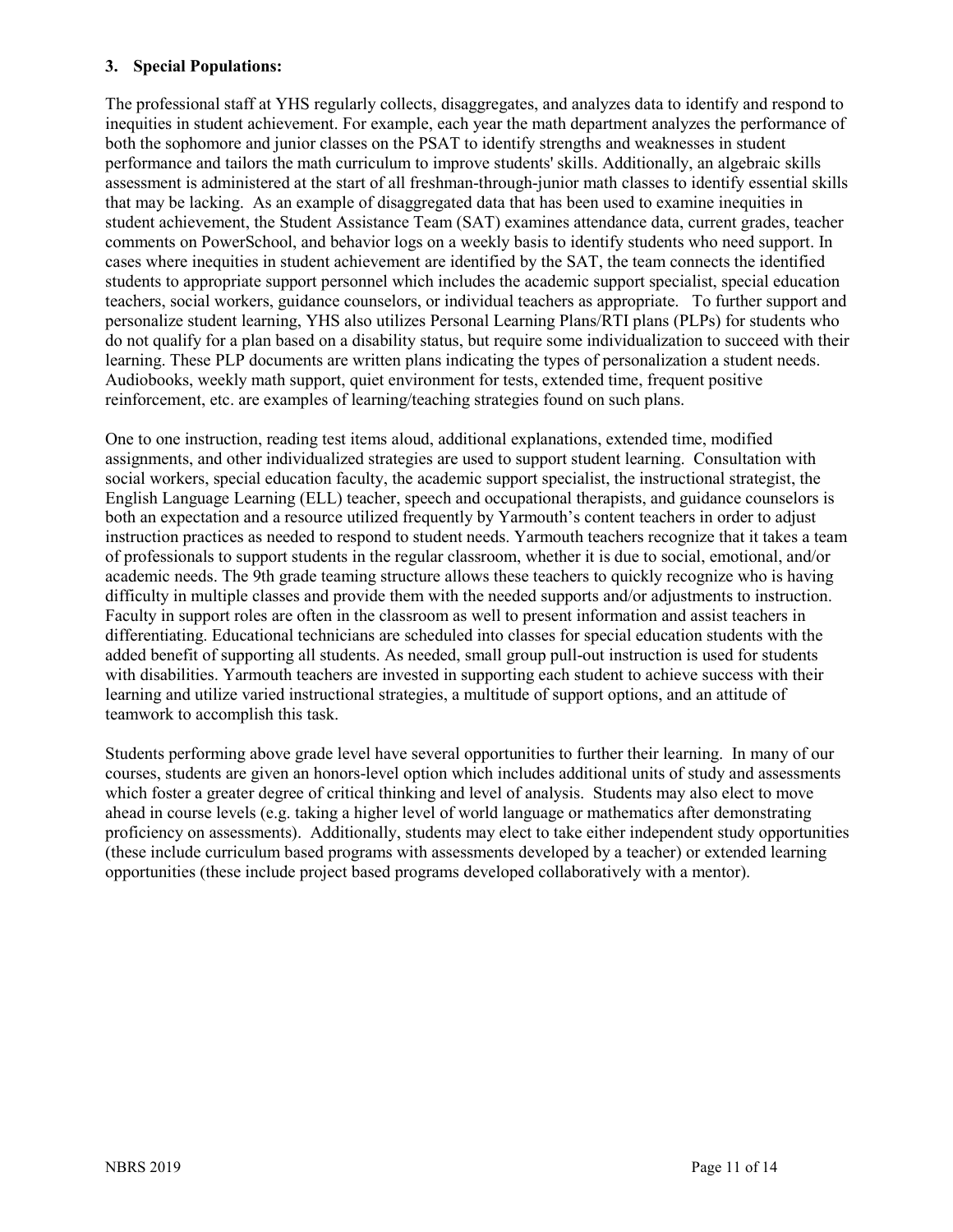# **1. School Climate/Culture:**

The Yarmouth High School community builds a safe, positive, respectful, and supportive culture that fosters student responsibility for learning and results in shared ownership, pride, and high expectations for all. The school ensures access to challenging academic experiences for all students, fosters heterogeneity, and supports the achievement of the school's graduation expectations. The culture of collaboration that permeates all parts of Yarmouth High School helps to ensure that the curriculum provides a common experience for all students, and ensures that all students are prepared to meet learning area and school wide graduation expectations.

Yarmouth High School maintains a robust, formal advisor program through which each student has an adult in the school who knows the student well and assists the student in achieving the school's graduation expectations. Every Yarmouth High School student is assigned an advisor, whom the student first meets at an eighth grade transition conference. This advisor is a teacher or administrator with whom that student interacts at the start of every high school day, in the same classroom or office, with the same group of 10- 12 students. This daily interaction over time provides the consistent contact and space for the advisor to get to know and understand each member of the advisor group, and for the members to establish a positive relationship. Each advisor is given the freedom to accomplish this task in his/her own unique way. Often advisor groups develop norms or traditions, such as limiting technology use or celebrating birthdays, to facilitate relationship building among its members.

Yarmouth's culture is one where feedback, both formal and informal, is frequently sought out and valued. Gathering feedback is a long standing practice at Yarmouth High School that is modeled by our administrators, who conduct yearly surveys for the faculty to provide feedback on both their performance and school climate issues. Teachers likewise gather feedback to adjust instructional practices in their classrooms and feedback is also solicited to assess school-wide practices. Reflection on feedback is a norm built into Yarmouth's culture. From the evaluation system to professional interactions, Yarmouth teachers value feedback as a way to improve. Teachers in Yarmouth frequently engage in professional discourse around best practices. Yarmouth educators enjoy talking about their craft and are eager to share and learn new ways of engaging students and improving their already strong instructional practices, though this practice could become more formalized.

#### **2. Engaging Families and Community:**

Yarmouth High School fosters a community environment by actively soliciting information and feedback. Annual surveys are distributed to students, staff, and parents seeking feedback to continually improve the practice by staff, administration, coaches, and clubs. Survey results are viewed as a tool to strengthen instruction and programming, and therefore are shared with appropriate personnel. The Yarmouth High School Student Senate allows students to be directly involved in decisions regarding policies, academics, school culture and student initiatives. Students and parents join staff and administration on interview committees to select candidates for positions at Yarmouth High School.

School administration provides parents and community members with bi-weekly Sunday "Parent Notes" which are designed to share information and student accomplishments, and the monthly "Coffee with the Principal" chats provide parents with the opportunity to meet him on a less formal basis and discuss pertinent issues or concerns. The school's twitter feeds are also used to celebrate student celebrations. Finally, parents are asked to engage in learning by attending student presentations of project-based work. All 9th grade students share their advisory Power of One projects during a parent evening, and all 10th and 11th students present their Career Exploration experiences to their advisory groups and parents. Additionally, parents are invited to attend the interdisciplinary 11th grade public policy presentations as well as the extended learning (ELO) presentations which occur once a semester. Our students are often involved in learning experiences within our community as well, supported by various partnerships. Economics classes will visit local businesses, Environmental Science classes are involved in various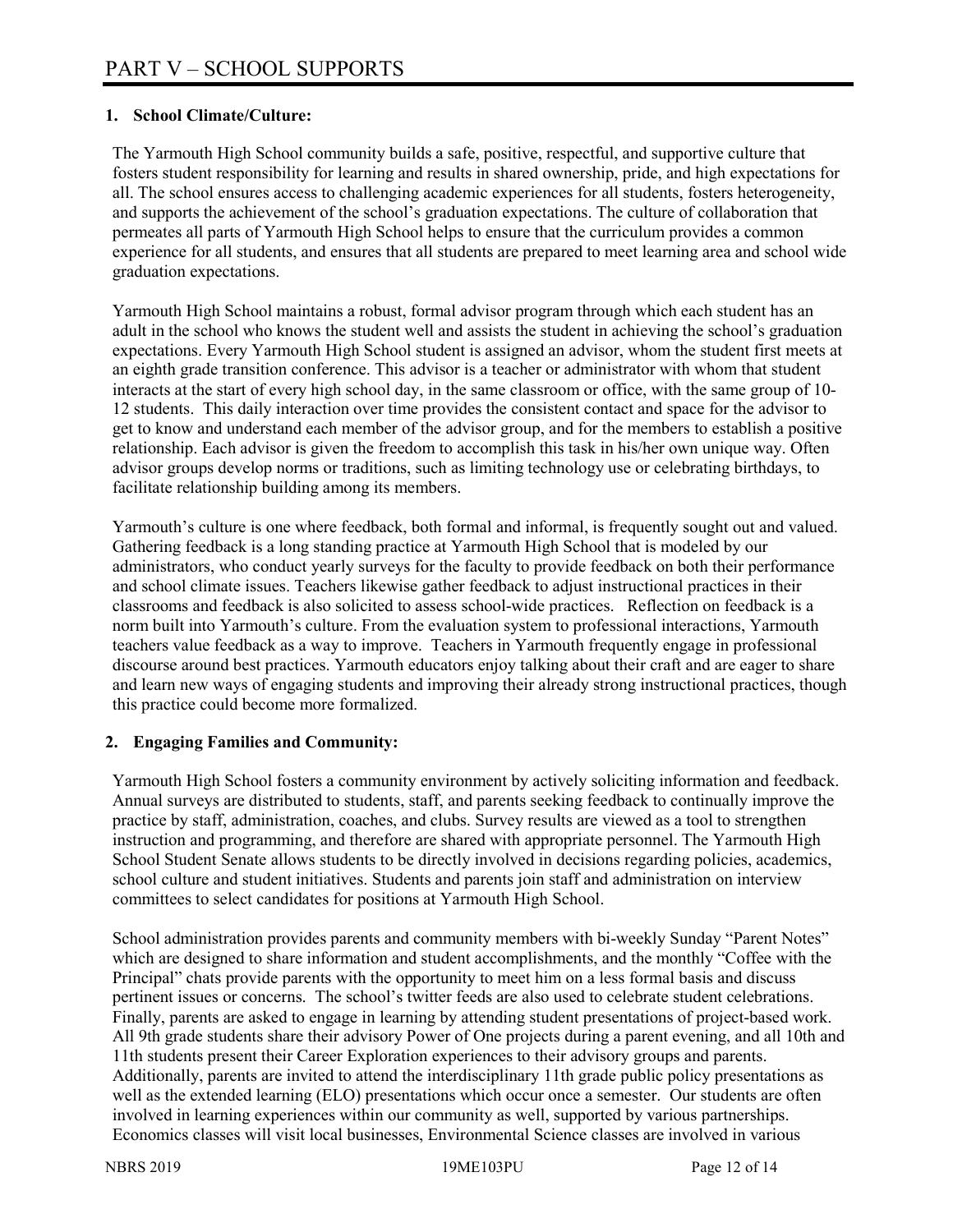community projects related to clean-up and recycling, and all 9th grade classes visits local religious centers as part of their studies in World History.

# **3. Professional Development:**

The organization of professional development supports research-based instruction, professional collaboration among teachers, and the learning needs of all students. Because significant meeting time and resources are allocated for professional development, the principal and professional staff engage in professional discourse for reflection, inquiry, and analysis of teaching and learning that leads to increased student learning. Time has been dedicated for staff to engage in professional discourse for reflection, inquiry, and analysis of teaching and learning. Each Wednesday and on three Monday afternoons a month, the professional staff meets as a full faculty, learning area, or grade level to address issues of teaching and learning. Many of these meetings devote time for teachers of common courses to work together with one another on the above mentioned assessments.

This year's four inservice days dedicated time to professional development focused on classroom culture, project-based learning highlighted by A. J. Guiliani's work on innovation and creativity. Outside learning is vigorously supported, as teachers attended forty-two different conferences including visits to the EduCon at the Science Leadership Academy in Philadelphia. Yarmouth High School has weekly collaborative opportunities for staff to meet by various teams and learning areas, including teachers of freshman divided into teams. Yarmouth High School teachers also have the opportunity to submit summer work proposals in order to collaborate with colleagues on the development of curriculum. Collaborative opportunities further aim at improving student achievement, enhancing delivery of instruction, and strengthening supports. All Yarmouth educators have access to a yearly summer technology course that focuses on increasing the integration of technology into classroom instruction. Many teachers present to the faculty upon return from conferences to share new learning.

# **4. School Leadership:**

The principal and assistant principal regularly use research-based evaluation and supervision processes that focus on improved student learning. The principal and assistant principal are consistently collaborative, reflective, and constructive in achieving the school's learning expectations, and the principal is given sufficient decision-making authority to lead the school. Yarmouth High School has a leadership team made up of representatives from each of the different learning areas. The mission of the leadership team is to provide instructional leadership that is rooted in the school's core values, beliefs about learning, and learning expectations. The Leadership Team meets twice a month to discuss learning expectations, current school improvement initiatives, and other staff concerns. The team publicizes the minutes from its meetings, and a Leadership Team member reports on meeting highlights at Wednesday morning meetings with the full faculty.